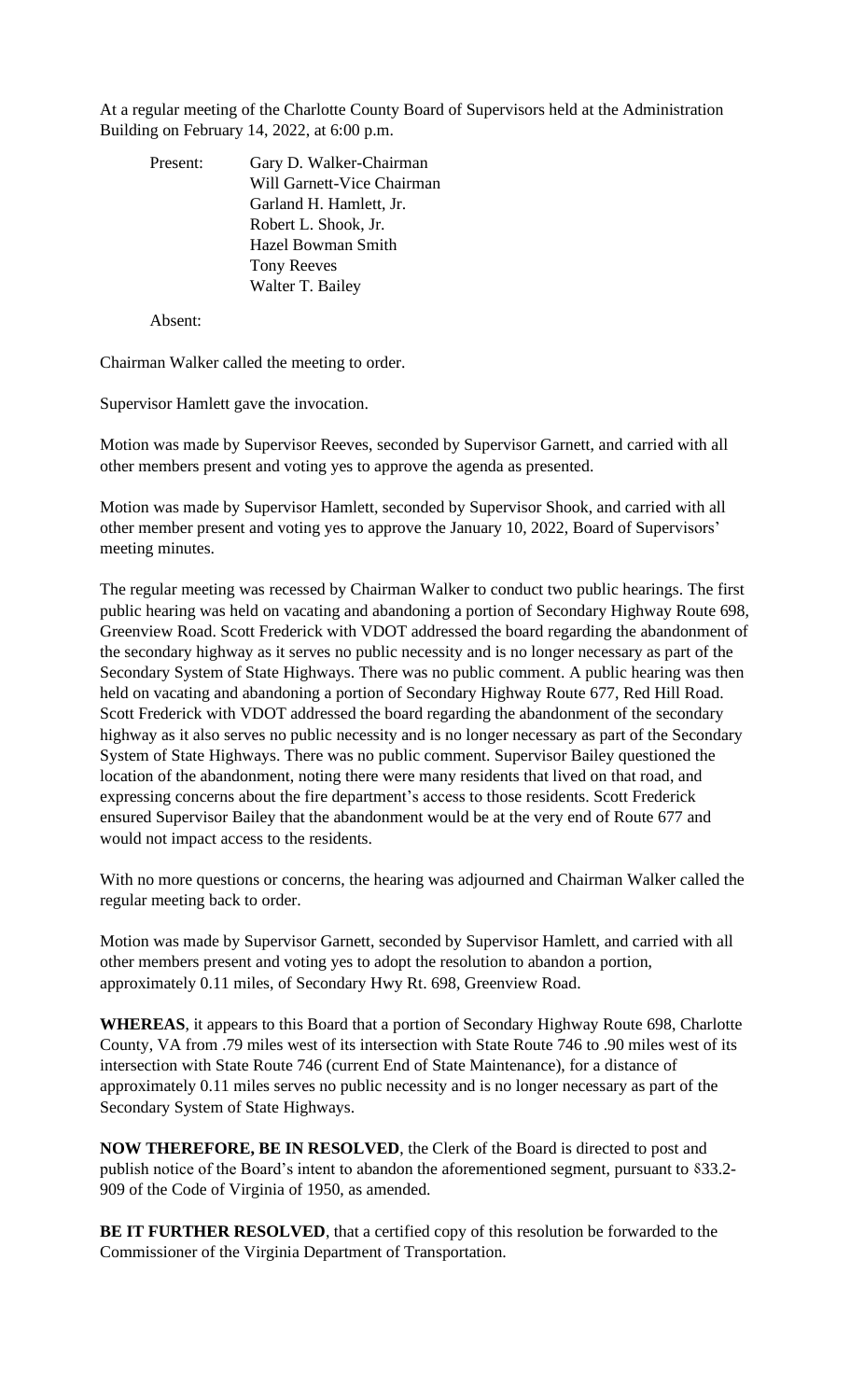Motion was made by Supervisor Bailey, seconded by Supervisor Reeves, and carried with all other members present and voting yes to adopt the resolution to abandon a portion of Secondary Highway Route 677, Red Hill Road.

**WHEREAS**, it appears to this Board that Secondary Highway Route 677, Red Hill Road, Charlotte County, VA from a point .0864 miles south of its intersection with State Route 619, Staunton Hill Road to the current end of Rt. 677 State Maintenance, for a distance of approximately 0.23 miles serves no public necessity and is no longer necessary as a part of the Secondary System of State Highways.

**NOW THEREFORE, BE IT RESOLVED**, the Clerk of the Board is directed to post and publish notice of the Board's intent to abandon the aforementioned segment, pursuant to  $833.2$ -909 of the Code of Virginia of 195, as amended.

**BE IT FURTHER RESOLVED**, that a certified copy of this resolution be forwarded to the Commissioner of the Virginia Department of Transportation.

*Scott Frederick with VDOT* addressed the Board with a maintenance update. Mr. Frederick report that maintenance on unpaved/gravel roads is a priority because of the wet weather conditions that cause saturated soils and rutted areas. VDOT has been adding stone to keep the roads passable but was unable to grade due to the wet conditions. A headwall on Route 15 South in Wylliesburg was completed. There will be tree removal scheduled for the Scuffletown area. Due to temperatures, cold mix asphalt is being used to fix potholes that were caused by the wet weather freezing and thawing on the roads. The cul-de-sac project at Shady Oaks for school buses and emergency vehicles is scheduled to start next week. On Welsh Track Road there is a timber deck that is loose causing potholes on the bridge. The bridge crew has been notified and will put this on the schedule to fix. On Route 647, Adams Road, the potholes were fixed and there is a pipe that needs to be replaced when the weather permits. The sidewalk project in Keysville to fix trip hazards on wheelchair ramps will be completed soon and VDOT will then begin work in Charlotte Court House. Supervisor Bailey stated that the Town of Phenix had a water line rupture that left a large patch in the road and was looking for VDOT assistance. Scott Frederick offered to meet with Supervisor Bailey to review the situation. Chairman Walker expressed concerns regarding snow removal, noting that during the last snow the plows did not push the snow far enough off the roads in town limits to allow for parking, which resulted in cars parked in the traffic lane. Administrator Witt added that only one lane of Law Lane was pushed which was dangerous with the amount of traffic from the Sheriff's Office on that road. Scott Frederick stated that he would look into the matter.

The County's VDOT Six-Year Improvement Plan work session was scheduled for March 14, at 12:30 p.m.

# *Committee Reports:*

*Supervisor Reeves:* None

*Supervisor Smith:* None

*Supervisor Shook:* None

*Supervisor Bailey:* None

*Supervisor Hamlett:* Supervisor Hamlett reported that Crossroads Service Board has hired a new Executive Director, Dr. Moore, who plans to start in March. He also noted that he attended the Chief Local Elected Officials meeting and there are many open positions that are not being filled.

## *Chairman Walker:* None

*Melody Foster with the Commonwealth Regional Council (CRC)* updated the Board on grant funds for Charlotte County and the membership refund. Ms. Foster stated that there are currently three grants that have been awarded to Charlotte County. The Transportation Fund Highway Pedestrian Project, the Charlotte Court House Drainage project through the Department of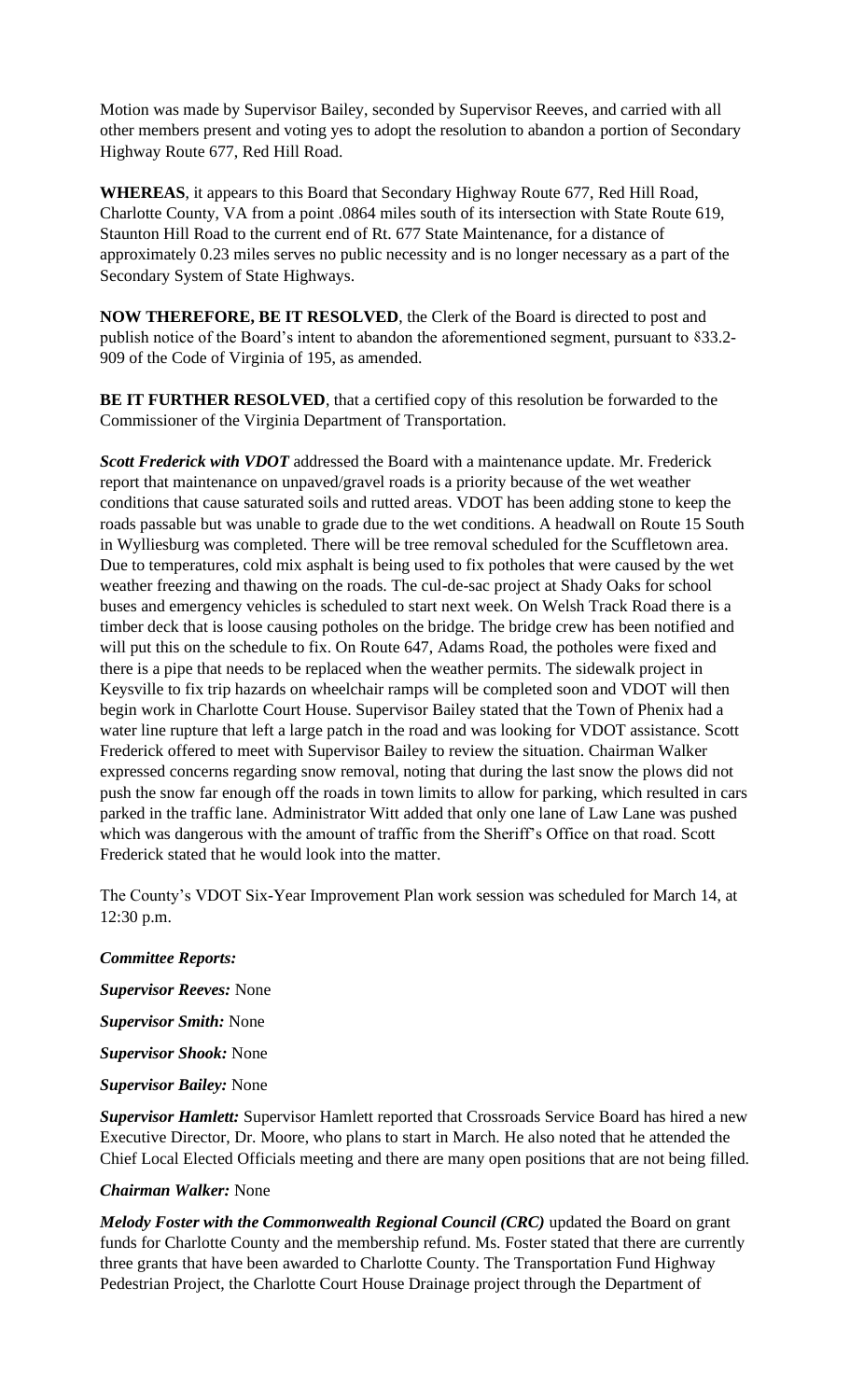Historic Resources, and a grant for Emergency Equipment and Software. Melody Foster stated that the CRC offers grant-writing services as well as redistricting assistance and fee-based services such as grant management and comprehensive plan assistance.

Ms. Foster reported that Charlotte County will be refunded \$4,953.46 from the membership plan since their policy provides for a refund to the membership if the audited cash fund balance is greater than \$600,000. Members can choose to keep the refund or reinvest it back into the CRC. Chairman Walker asked how many counites returned their refunds. Ms. Foster explained that last year Prince Edward returned half of their refund and Amelia and Buckingham returned all of their refund. Administrator Witt attested to the work that Melody Foster does for staff and the County through the CRC.

## *Public Comment:*

*George Toombs* addressed the Board on with concerns regarding voter fraud that he believes has occurred in the County. Mr. Toombs questioned why the pollbooks were not purchased for three years when the funds were allocated to do so. He also stated that there is an invasion of solar projects in the county.

*Donna Fore* addressed the Board on the electoral process. Mrs. Fore stated that poll workers were selected three days prior to the election and their training was limited to a few hours of videos. Mrs. Fore noted that it is unclear if the voting machines were tested and there was no voter education on changes to voting laws that were updated. Mrs. Fore expressed additional concerns about the confusion on how to handle the ballots at the Central Absentee Precinct (CAP) Canvass and the number of missing ballots.

*Kay Pierantoni* addressed the Board on the Memorandum of Agreement with Tri-County Community Action. Mrs. Pierantoni stated the Memorandum of Agreement should be limited to a one-year term. Mrs. Pierantoni also spoke on the committee appointments for the Planning Commission, expressing concerns about the appointment of Will Garnett as the Board's liaison due to a conflict of interest with the Randolph Solar Project.

*Jack Reynolds* addressed the Board on the Tall Pines Solar Project expressing that he does not think there is anything that anyone can do or say to change the direction of the project. Mr. Reynolds stated that it is unfair to sacrifice our beautiful county to create energy that is not going to be used in the county.

Motion was made by Supervisor Hamlett, seconded by Supervisor Garnett, and carried with all other members present and voting yes to adopt the resolution of appreciation honoring Donna Fore for her service to Charlotte County.

**WHEREAS**, Donna L. Fore served the citizens of Charlotte County as a member of the Charlotte County Board of Supervisors from January 1, 2018, through December 31, 2021, representing the citizens of the Phenix/Aspen Electoral District; and

**WHEREAS**, as a member of the Board of Supervisors, Donna L. Fore served on numerous local and regional committees and boards including the Local Emergency Planning Commission, Communications Committee, Broadband Authority Board, and Virginia's Growth Alliance Board of Directors; and

**WHEREAS**, during her tenure, Donna L. Fore also dedicated her time and talents to promoting the interests of veterans, supporting the needs of Charlotte County's emergency response personnel, addressing facility needs for Charlotte County's students and teachers, and improving citizen participation and transparency in local government; and

**WHEREAS**, Donna L. Fore committed her career to serving her county and all Americans, retiring in June 2007 as a United States Air Force Colonel after thirty years of faithful service.

**NOW THEREFORE, BE IT RESOLVED**, that the Charlotte County Board of Supervisors wishes to express its gratitude and appreciation to Donna L. Fore for her service to the citizens of Charlotte County.

**BE IT FUTHER RESOLVED**, that this resolution be permanently recorded in the minutes of the Charlotte County Board of Supervisors.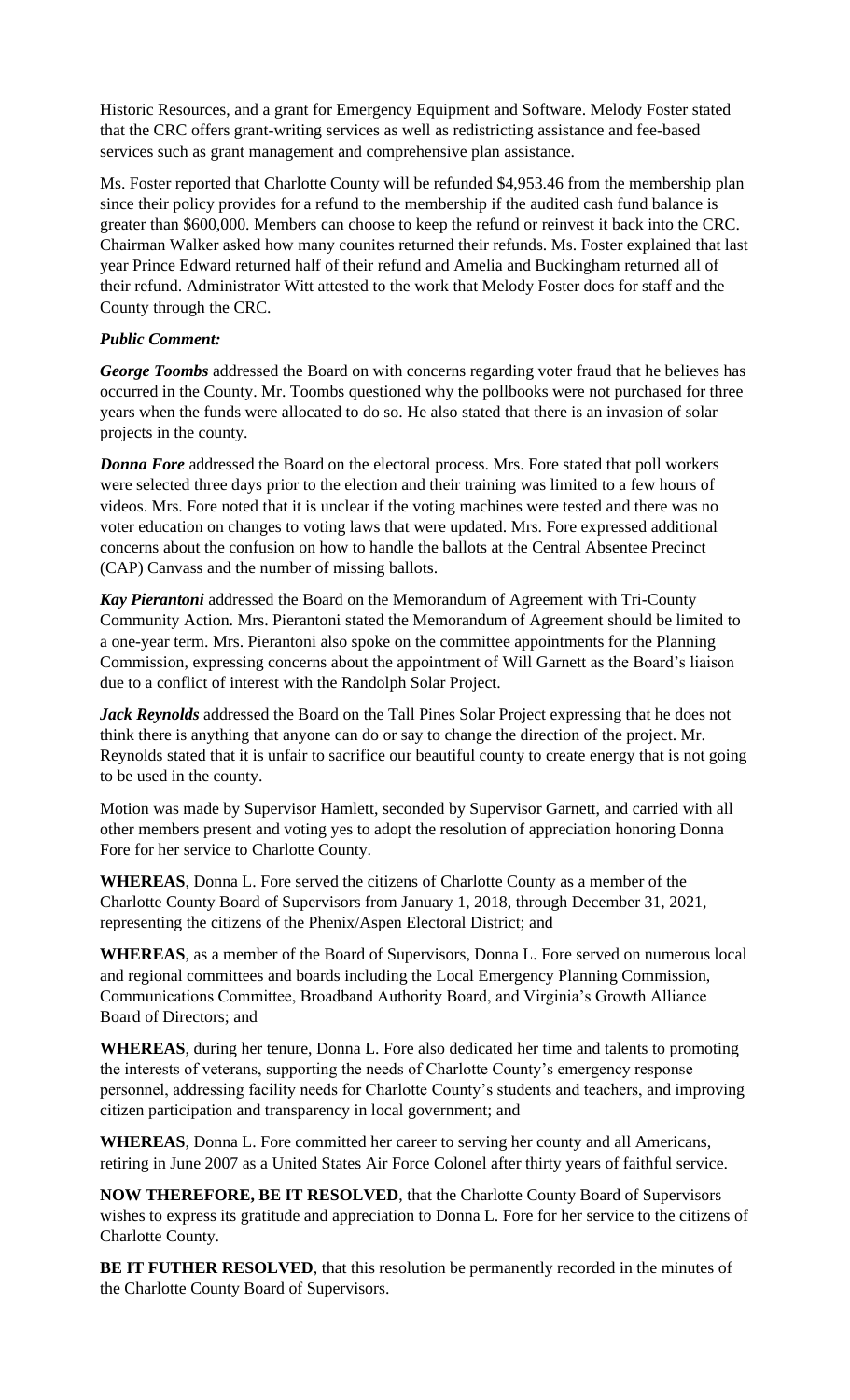*Electoral Board Chairman, Glenn Baker*, then addressed the Board. Mr. Baker stated the Electoral Board had overlooked the need to purchase printers for the new pollbooks. These printers would be used to properly check-in voters and print out a "ticket" with the voter's information on it. The election officials would then use this information to ensure the voter receives proper credit for voting. The Electoral Board recommended returning the smaller cases that had been purchased for the pollbooks and purchasing the printers and larger case that would hold both the printer and the pollbooks.

Motion was made by Supervisor Reeves, seconded by Supervisor Smith, and carried with all other members present and voting yes, to appropriate \$2,160 to purchase eight pollbook printers with the larger cases.

Motion was made by Supervisor Bailey, seconded by Supervisor Shook, and carried with all other members present and voting yes to adopt the resolution of appreciation honoring Royal S. Freeman for his service to Charlotte County.

**WHEREAS**, Royal S. Freeman served the citizens of Charlotte County as a member of the Charlotte County Board of Supervisors from January 1, 2016, through December 31, 2019, representing the citizens of the Bacon/Saxe Electoral District; and

**WHEREAS**, during his tenure Royal S. Freeman also represented the Charlotte County Board of Supervisors on the South Central Workforce Investment Board and served on the Communications Committee and other local committees; and

**WHEREAS**, Royal S. Freeman carried out his duties as a member of the Board of Supervisors with dedication and care, demonstrating his commitment to serving his community and promoting the best interests of the citizens of Charlotte County, and

**WHEREAS,** Royal S. Freeman, has dedicated his career to public service in Charlotte County, beginning his law enforcement career with the Charlotte County Sheriff's Office in 1988 and serving for more than thirty years before being elected to the position of Charlotte County Sheriff in the November 2019 general election.

**NOW THEREFORE, BE IT RESOLVED,** that the Charlotte County Board of Supervisors wishes to express its sincere gratitude and appreciation to Royal S. Freeman for his continued service and dedication to the citizens of Charlotte County.

**BE IT FUTHER RESOLVED, that this resolution be permanently recorded in the minutes of** the Charlotte County Board of Supervisors.

Motion was made by Supervisor Hamlett, seconded by Supervisor Reeves, and carried with all other members present and voting yes to adopt the resolution confirming the Director of Emergency Services' declaration of a local emergency with the corrected date of January 15, 2022.

**WHEREAS**, Garland H. Hamlett, Jr., is designated as the Director of Emergency Services for Charlotte County; and

**WHEREAS**, on January 15, 2022, the Director of Emergency Services issued a "Declaration of Local Emergency" in response to a winter storm, and,

WHEREAS, in accordance with Virginia Code 844-146.21, it is the responsibility of the Charlotte County Board of Supervisors to formally confirm the declaration of a local emergency, and,

**WHEREAS**, due to the occurrence of the January 2022 Winter Storm, Charlotte County faced conditions of potential peril to the lives, safety and property of the residents of Charlotte County; and

**WHEREAS**, that as a result of this peril, the proclamation of the existence of an emergency was necessary to permit the full powers of government to deal effectively with the conditions of peril; and

**WHEREAS**, during the existence of this emergency the powers, functions, and duties of the Director of Emergency Services and the Emergency Services organization and functions of Charlotte County were carried out as prescribed by the laws of the Commonwealth of Virginia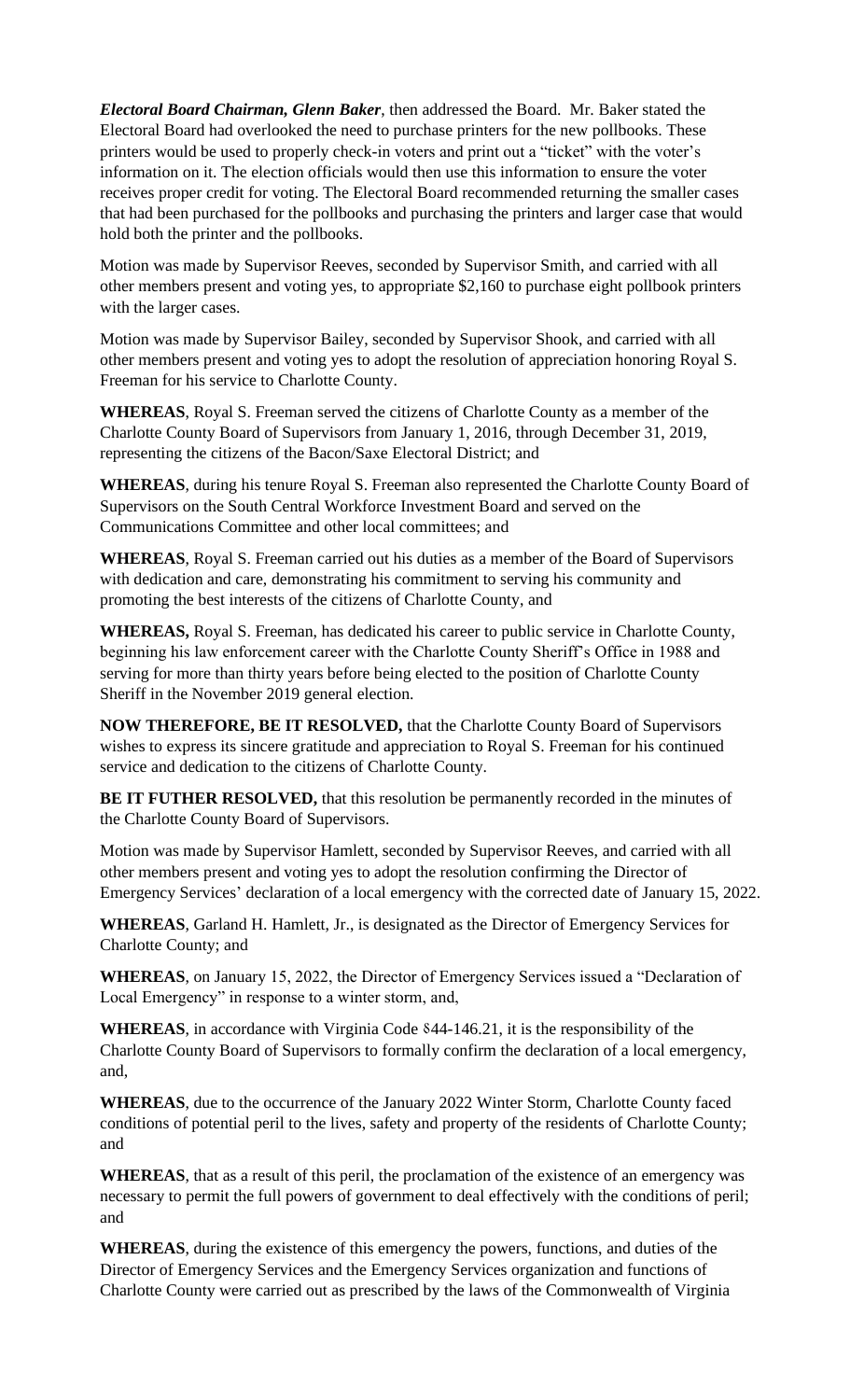and the ordinances and approved plans of Charlotte County in order to mitigate the effects of said emergency.

**NOW, THERFORE, BE IT RESOLVED** that the Charlotte County Board of Supervisors herby confirms the declaration of a local emergency made by the Director of Emergency Services on January 15, 2022 and reaffirms the declaration of local emergency.

*Bill Mayhew with the Charlotte County Rescue Squad* requested funding for the Rescue Squad that would be in addition to the annual contribution already received from the County. Mr. Mayhew stated that since COVID, the Rescue Squad's payments for services were no longer being received in a timely manner, particularly from Medicare and Medicaid. He also explained that increases in the cost of fuel and supplies and the demand for services had added to the financial burden.

In response to questions from Supervisor Hamlett regarding salary, Mr. Mayhew stated three crews worked the five weekdays and two crews that worked on the weekend, with a total of \$12,600 a week spent on salaries. Mr. Mayhew explained that he and Phillip Staten provide oversight for employee hours and tried to keep them at 48 per week, but employees sometimes worked as many as 60 hours per week since they only had 13 or 14 paid staff members and six volunteers. Mr. Mayhew stated that, to maintain the crews, more money was being spent than was coming in. Supervisor Hamlett expressed concerns regarding the Rescue Squad's financial management. Chairman Walker noted that the Rescue Squad is an independent organization, but the Board must ensure that the citizens are served by a Rescue Squad.

Supervisor Smith inquired about the net loss of approximately \$223,000 shown on the Rescue Squad's 2021 budget and the current 2022 budget of approximately \$963,000. Mr. Mayhew explained that while costs had increased, billing income was also increasing due to increases in rates. However, he stated, that income was not currently available due to delays in receiving payments. In response to payroll questions from Supervisor Smith, Mr. Mayhew stated that approximately \$650,000 of the current budget was related to payroll and \$175,000 of that amount was for overtime. Mr. Mayhew said that while they tried to keep employees at 48 hours per week and maintain a maximum of 60 hours per week per employee, recently they did have some employees that worked 70 hours due to employees that were out. Mr. Mayhew confirmed that additional staff members would help cut costs associated with overtime pay, however, they were competing with Centra and others for employees. Mr. Mayhew said the Rescue Squad was requesting \$50,000 to \$80,000 and, once the expected funds came in, they would be glad to give the money back. When Supervisor Smith inquired if the Rescue Squad was willing to allow the Board of Supervisors some oversight and access to their financial records, Mr. Mayhew confirmed that they were.

Supervisor Garnett questioned the short-term debt and long-term debt. Mr. Mayhew explained that the short-term debt was for vehicle repairs and to cover costs due to the decreased revenue and the long-term debt was associated with the purchase of an ambulance in 2012. Supervisor Garnett then noted that the Rescue Squad had also received \$265,000 in 2021 through the Small Business Administration's Paycheck Protection Program that helped offset their expenses.

Supervisor Walker recommended the Public Safety Committee expend funds necessary to ensure emergency medical services for the County's citizens, with the committee using the expertise of outside resources to develop oversight requirements.

Supervisor Bailey stated that the Code of Virginia requires a locality to have EMS coverage, which is being fulfilled through the Rescue Squad and that the County cannot let that stop.

In response to an inquiry by Supervisor Reeves, Mr. Mayhew stated that funds requested would cover costs until the end of April if they were able to cut back to two crews during the week. Mr. Mayhew then discussed calls from other localities and Supervisor Garnett expressed concerns about the Rescue Squad responding to these calls on a regular basis. Supervisor Shook pointed out that this was the first time the Rescue Squad has asked for additional funding and Charlotte County's Rescue Squad is not the only emergency medical service provider having financial issue. Supervisor Shook stated that he believed with more oversight the Board could continue to support the Rescue Squad. Supervisor Bailey stated that mutual aid is being abused if Charlotte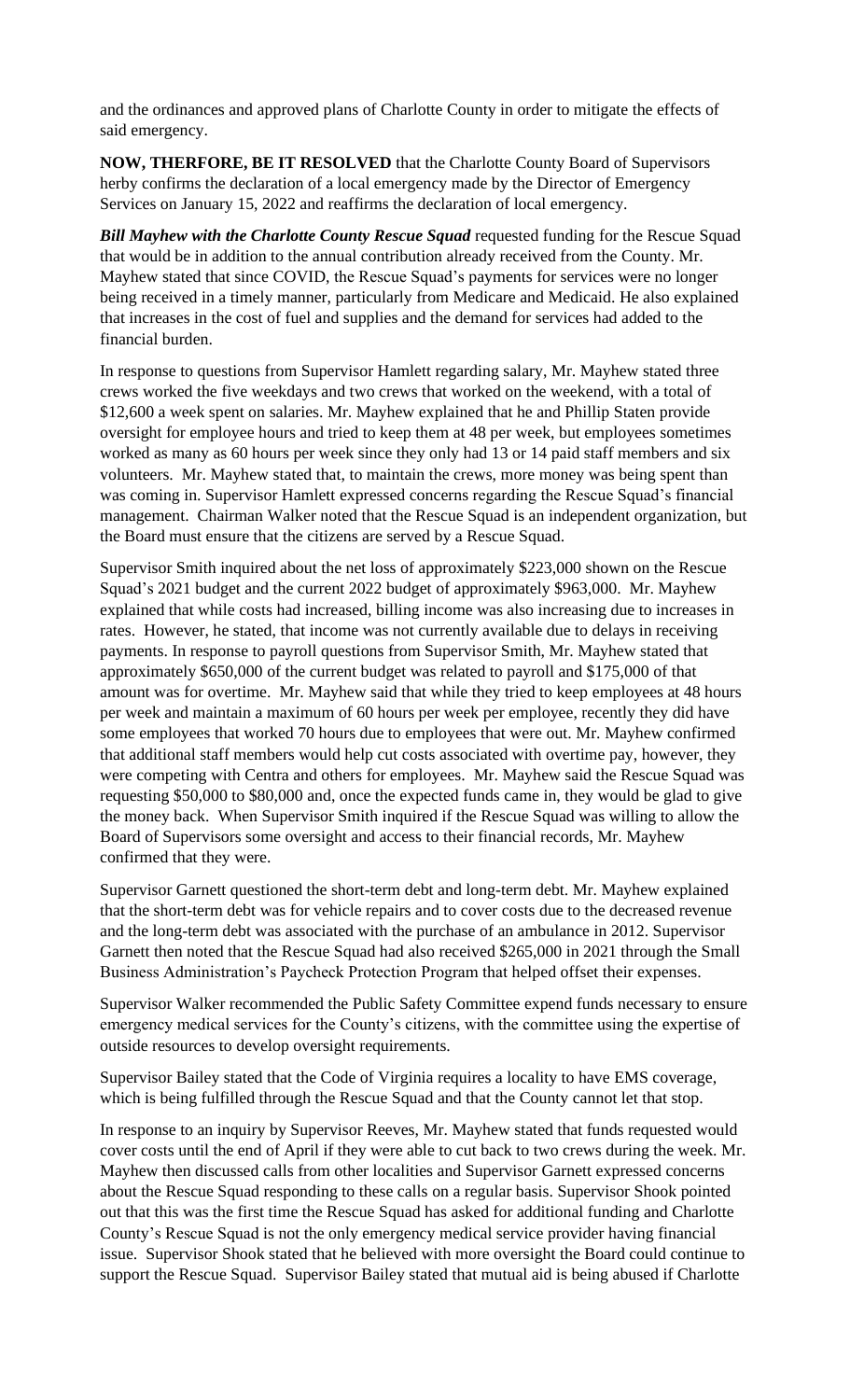County is regularly answering general calls from outside of the County, and Charlotte County citizens need to be served first.

Chairman Walker then passed the gavel to Vice-Chairman Garnett.

Motion was made by Chairman Walker, seconded by Supervisor Reeves, and carried with Supervisor Hamlett voting no and all other members present voting yes to give the Public Safety Committee the authority to spend up to \$50,000 and disperse those funds at their discretion, and to draw up oversight requirements for the special funding, and for the committee, with outside expertise, to begin working to address the long-term problem and report back at the next Board meeting.

The Board then discussed appropriation of the funds by the following resolution that was read into the record. Chairman Walker stated that the resolution did not supersede the motion just made. Supervisor Shook made the motion to approve the resolution as presented, Supervisor Reeves seconded the motion; and roll call vote as follows: Robert L. Shook, Jr.-Aye; M. Anthony Reeves-Aye; Gary D. Walker-Aye; Will Garnett-Aye; Walter T. Bailey-Aye; Garland H. Hamlett, Jr.-No; Hazel Bowman Smith -Aye.

> CHARLOTTE COUNTY BOARD OF SUPERVISORS RE: RESCUE SQUAD FUNDING

**WHEREAS**, the Charlotte County Board of Supervisors ("Board") has been advised that an additional appropriation is needed to enable the Charlotte County Volunteer Rescue Squad ("Rescue Squad") to meet its financial obligations;

**WHEREAS**, the Board has had little time to investigate the basis for the request, but has made a preliminary inquiry;

**WHEREAS**, based on the current cash balance in the Rescue Squad account, and based on a projection of the Rescue Squad's need for funds for the period of February 14, 2022 through March 14, 2022, the Board has determined that an appropriation to the Rescue Squad in the amount of \$50,000 would enable the Rescue Squad to meet its financial obligations to and through March 14, 2022; and

**WHEREAS**, prior to March 14, 2022, the Board will review the past financial activities of the Rescue Squad, and projections of funds needed for future Rescue Squad activities, and based on its findings will determine the best means by which continued Rescue Squad services can be provided efficiently and economically after March 14, 2022.

**IT IS, ACCORDINGLY, HEREBY RESOLVED** by the Charlotte County Board of Supervisors as follows:

- 1. That the sum of \$50,000 is hereby appropriated to the Charlotte County Rescue Squad, and the Charlotte County Treasurer is authorized and directed to make payment in that amount to the Rescue Squad.
- 2. That the Board and County staff will determine the means by which Rescue Squad services can be provided to Charlotte County citizens efficiently and economically after March 14, 2022.

ADOPTED this 14<sup>th</sup> day of February, 2022.

## *Committee and Board Appointments*

Supervisor Smith expressed concerns about the appointment of Supervisor Garnett as the liaison for the Planning Commission since he is abstaining from participating in the Randolph Solar Project review. Supervisor Smith recommended appointing another Board member to that position.

Motion was made by Supervisor Bailey, and seconded by Supervisor Smith, with all other members present and voting yes to amend the Board Appointments to appoint Supervisor Hamlett to the Planning Commission with Supervisor Garnett as the alternate.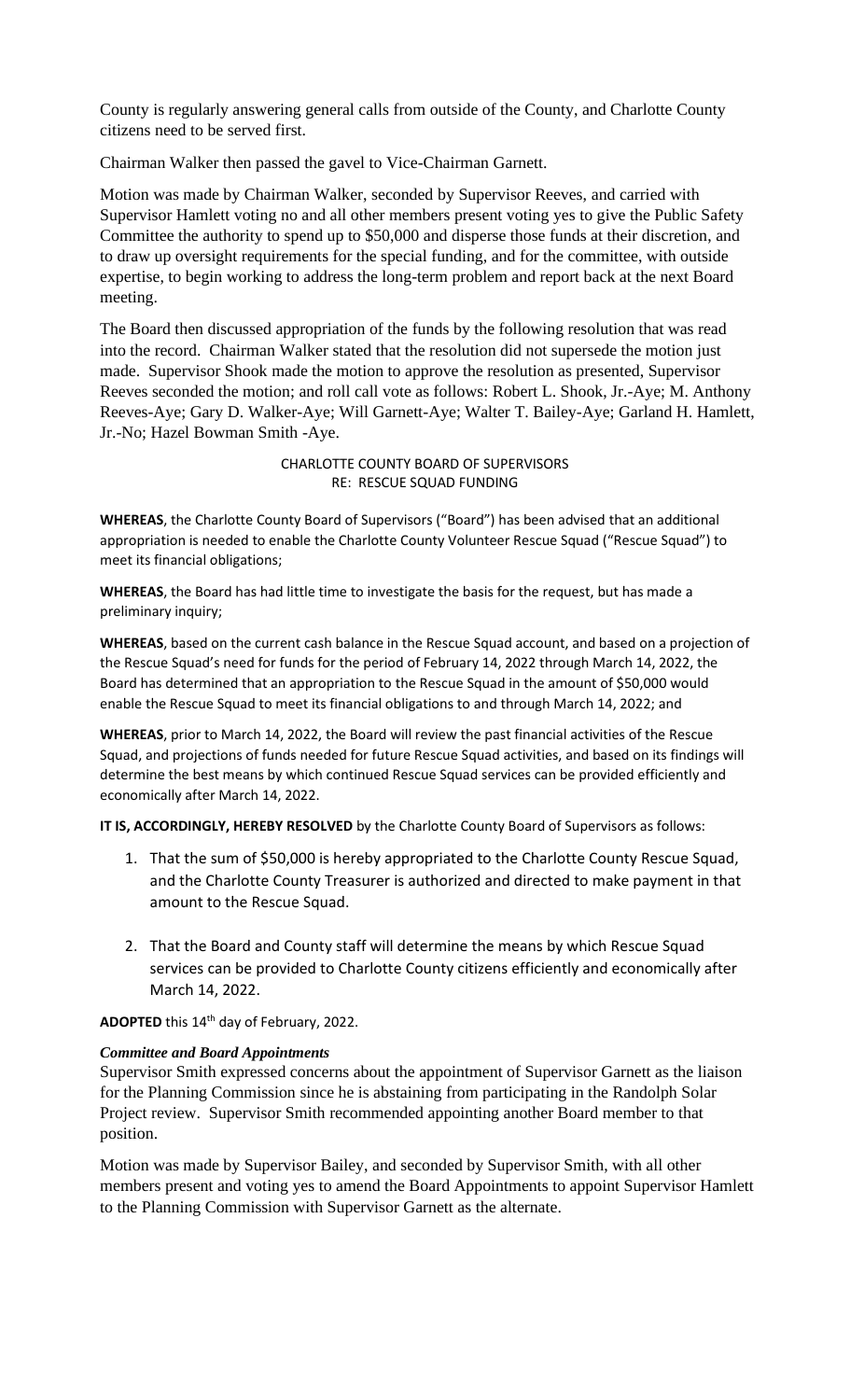Motion was made by Supervisor Smith, seconded by Supervisor Reeves, with all other members present and voting yes to appoint Wendy Shores Lankford to the Industrial Development Authority as the representative for the Wylliesburg/Red Oak District.

Motion was made by Supervisor Reeves, seconded by Supervisor Hamlett, with all other members present and voting yes to reappoint Kenneth Walker to the Board of Zoning Appeals as the representative for the Cullen/Red House District.

Administrator Witt addressed the Board regarding the *Tri-County Community Action Agency Memorandum of Agreement*. Administrator Witt stated that the two changes requested by the Board previously were specifying hours for Tri-County's Charlotte County office and identifying whose policy would be followed when determining if the Tri-County offices would be closed for health reasons. The agreement had been revised to include a minimum of eight hours per week for the Charlotte County Office. However, the office would not be opened until the staff position, currently being advertised, was filled. Administrator Witt explained that closure of the offices was based on Tri-County's policies and needs rather than by guidelines of the Center for Disease Control, Virginia Department of Health, or local agencies' policies. However, Tri-County indicated that citizens would be served and, if necessary, Tri-County staff would go to citizens' homes to meet with them.

Supervisor Reeves questioned if citizens were getting the service they needed from Tri-County. Administrator Witt stated that he has not received any complaints from citizens regarding access to Tri-County's services.

Supervisor Smith expressed concerns about citizens ability to get in touch with Tri-County. She also stated that she did not think eight hours per week was sufficient office hours for the citizens of Charlotte County. Supervisor Garnett stated that he would like to see Tri-County's local office open for two full days.

The public hearing for the Confederate Monument was set for April 11, 2022, at 6:05 p.m.

On March 14, 2022, the Board will set a special meeting for the school budget Public Hearing for April 18, 2022.

## *Public Comment Period*

*George Toombs* addressed the Board regarding alleged voter fraud that was being investigated by the State Police in Nottoway County. Mr. Toombs spoke on the Randolph Solar Project's PJM Report. He then stated that \$50,000 was donated to the Republican candidate. Mr. Toombs indicated he had asked the Republican Party Chairman not to nominate Dean Foster or Glenn Baker to the Electoral Board because they both had option agreements with Randolph Solar.

*Kay Pierantoni* addressed the Board with her concerns over Tri-County Community Action. Mrs. Pierantoni stated that similar agencies have operated during the pandemic without closing their offices. Mrs. Pierantoni questioned why someone from the agency would be able to come out to a citizen, but a citizen would not be able to go to the agency's office. Motion was made by Supervisor Hamlett, seconded by Supervisor Garnett, and carried with all

other members present and voting yes to approve the following appropriations:

|                                                      | <b>Expenditure</b> | Revenue  |
|------------------------------------------------------|--------------------|----------|
| Generator for Gas Pumps at the School Bus Garage     | \$4,000            |          |
| <b>Sheriff's Department Personnel Savings- CARES</b> |                    | \$4,000  |
| <b>Snow Blade and Bracket for Pick-up Truck</b>      | \$7,000            |          |
| <b>Sheriff's Department Personnel Savings- CARES</b> |                    | \$7,000  |
|                                                      |                    |          |
|                                                      | \$11,000           | \$11,000 |

Motion was made by Supervisor Garnett, seconded by Supervisor Bailey, and carried with all other members present and voting yes to approve appropriate of flow-through funds in the amount of \$474,893.94 for Charlotte County Public Schools.